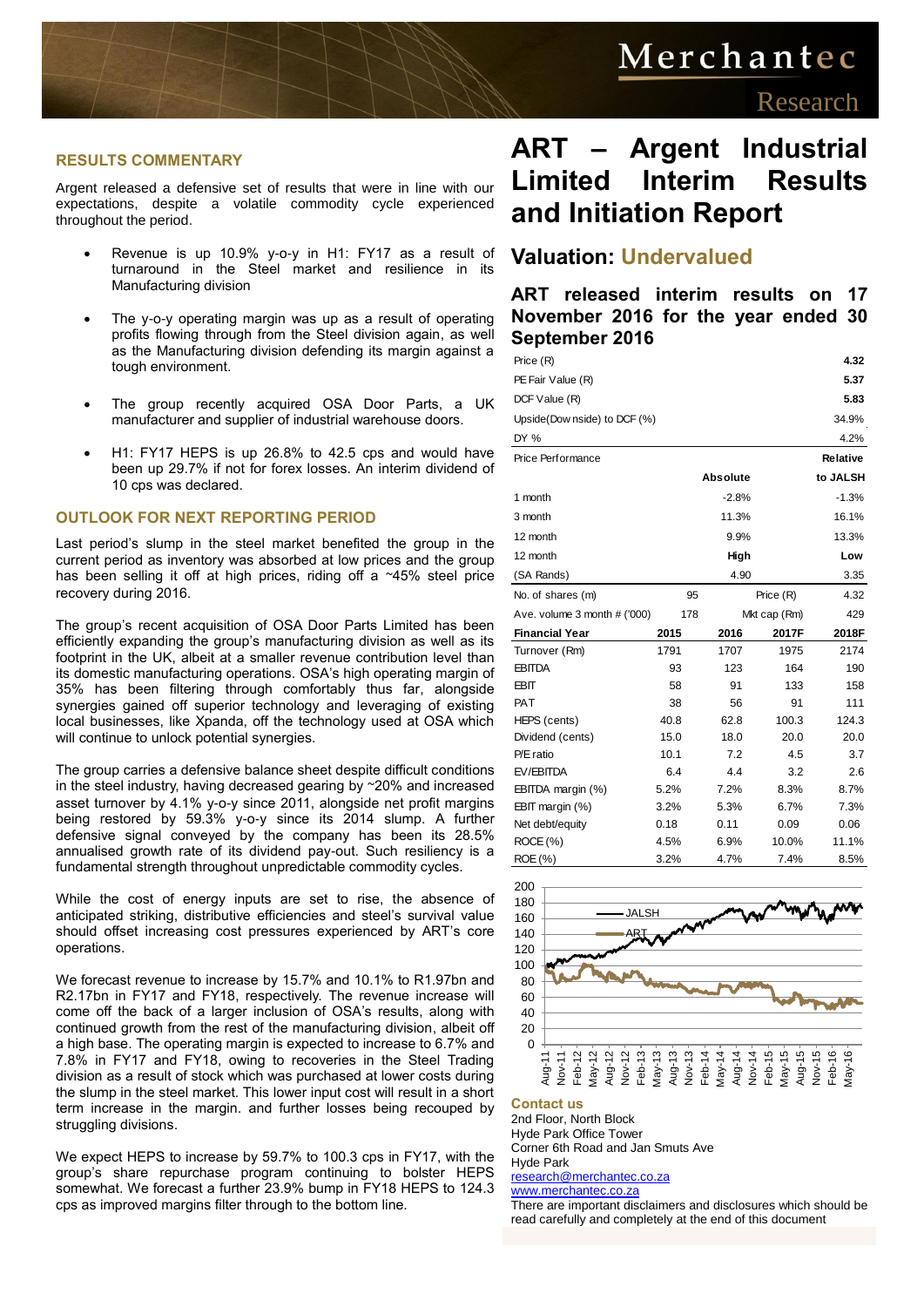### **SEGMENTAL PERFORMANCES**

The group has five main divisions: Manufacturing, Steel Trading, Automotive, Watch List and Properties. The segments service both domestic and non-domestic markets. The table below contains our revenue and operating margin forecasts for FY17 and FY18.

|                      | <b>FY16</b> | <b>H1: FY17</b> | Growth | <b>FY17F</b> | Growth | <b>FY18F</b> | <b>Comments</b>                                                                                                                                                                                                                                                                                                                                                                                                                                                                                                                                                                                                                                           |
|----------------------|-------------|-----------------|--------|--------------|--------|--------------|-----------------------------------------------------------------------------------------------------------------------------------------------------------------------------------------------------------------------------------------------------------------------------------------------------------------------------------------------------------------------------------------------------------------------------------------------------------------------------------------------------------------------------------------------------------------------------------------------------------------------------------------------------------|
| Revenue              | 1706.9      | 940.1           | 15.7%  | 1975.2       | 10.1%  | 2173.7       |                                                                                                                                                                                                                                                                                                                                                                                                                                                                                                                                                                                                                                                           |
| Manufacturing        | 1015        | 512.5           | 8.0%   | 1097         | 6.2%   | 1164         | Excellent performance from Xpanda, diversified entry into the school furniture<br>market and the group's OSA Door Parts Limited acquisition, which sees<br>demand growing at ~7-9% y-o-y. This being combined with the fact that the<br>2014 strikes are not expected to recur again bode for further booms in the<br>division, particularly as H2 is the dominant revenue driver off customer<br>restocking-demand. However, the manufacturing industry in general is weak<br>and spend will continue to be pressured.                                                                                                                                   |
| <b>Steel Trading</b> | 546.0       | 325.1           | 25.0%  | 682.5        | 15.0%  | 784.8        | Recoveries in iron ore and subsequently steel prices caused a short-term<br>boost for steel demand. However, recent consensus estimates suggest that<br>iron ore supply is accumulating and steel demand is slowing, particularly in<br>China, which is expected to lead to lower iron ore/steel prices going forward,<br>which is in line with management's estimates. New low-cost capacity is<br>expected over the next 2-3 years. Management expects steel demand and<br>volumes in SA to remain healthy as steel remains a staple input.                                                                                                             |
| Automotive           | 94.2        | 56.2            | 13.0%  | 106.5        | 10.0%  | 117.1        | The division's losses were attributable to inconsistent take-offs and project<br>start up delays, against a tough automotive climate. High lending rates and<br>high import costs built into automotive pricing constrained consumers.<br>Estimates by NAAMSA suggest that the automotive market only grows 4%<br>per 1% GDP growth. Regardless, APDP should spur on some growth despite<br>the overall sector still struggling, allowing modest growth in FY17 and FY18<br>as the best possible outcomes off strategic price increases. Management is<br>hoping to have exited the segment by FY18, should it have not reached<br>healthy profitability. |
| Watch list           | 50.6        | 45.8            | 75.0%  | 88.6         | 20.0%  | 106.3        | While ART is looking to remove Cedar paints from the group, the segment is<br>now operating close to break-even off recoveries made in volumes in FY17<br>and should reach profitability by the end of FY17. Assuming no offers are<br>made, revenue should see a steadily declining y-o-y uptick off a higher base<br>owing to construction/infrastructure spend picking up, despite slow moving<br>inventory.                                                                                                                                                                                                                                           |
| Properties           | 0.9         | 0.6             | 8.0%   | 1.0          | 8.0%   | 1.1          | No real increase in property revenue as income comes through directly on an<br>operating profit level.                                                                                                                                                                                                                                                                                                                                                                                                                                                                                                                                                    |
| <b>EBIT Margin</b>   | 5.35%       | 5.68%           |        | 6.8%         |        | 7.28%        |                                                                                                                                                                                                                                                                                                                                                                                                                                                                                                                                                                                                                                                           |
| Manufacturing        | 8.5%        | 7.8%            |        | 8.3%         |        | 8.6%         | Restructuring benefits are not causing major material effects as of yet,<br>however, the non-occurrence of strikes will allow the group to return to and/or<br>maintain a higher margin along with higher offshore margins (OSA enjoys a<br>~35% operating margin) offsetting lower local margins. Expecting incremental<br>improvements.                                                                                                                                                                                                                                                                                                                 |
| Steel Trading        | $-1.9%$     | 3.5%            |        | 3.8%         |        | 4.0%         | Global commodity prices have been booming due to recoveries made in<br>Chinese production and its economy stabilising, with higher steel prices<br>driving the FY17 margin rally. Moreover, the group has stock which was<br>purchased at lower costs during the slump in the steel market and is focused<br>on containing operating costs and absorbing its steel supply in its<br>manufacturing division in order to drive returns in FY17. Forecasted margins<br>will remain somewhat flat owing to the inherent difficulties associated to<br>forecasting metal prices which ultimately drive margins.                                                |
| Automotive           | $-1.5%$     | $-9.7%$         |        | $-5.0%$      |        | 0.0%         | Sentech Industries will see cost saving and streamlining measures while<br>being instrumental toward increasing asset turnover from its manufacturing<br>plant and processes, alongside price increases. Margins should see<br>incremental improvements, particularly as striking action is not expected to<br>continue, but the division will continue facing direct headwinds and the<br>division may already have reached cessation by FY18.                                                                                                                                                                                                           |
| <b>Watch list</b>    | $-9.8%$     | $-0.4%$         |        | 0.0%         |        | 1.5%         | Cedar paints' operating frailties continue to contribute to overall losses in the<br>division, however, cost-cutting exercises should see some alleviation on<br>margins, with breakeven being reached in FY17.                                                                                                                                                                                                                                                                                                                                                                                                                                           |
| Properties           | N/A         | N/A             |        | N/A          |        | N/A          | The sale of a number of properties near the end of FY15 has diminished the<br>overall rental stream in the division. FY17 and FY18 operating profit is based<br>on recent property sales and management's expectation of 8% y-o-y<br>increase in rental rate. Decreasing margins are only a result of the revenue<br>figure expected to grow at 10% vs 8% growth in rental rates.                                                                                                                                                                                                                                                                         |